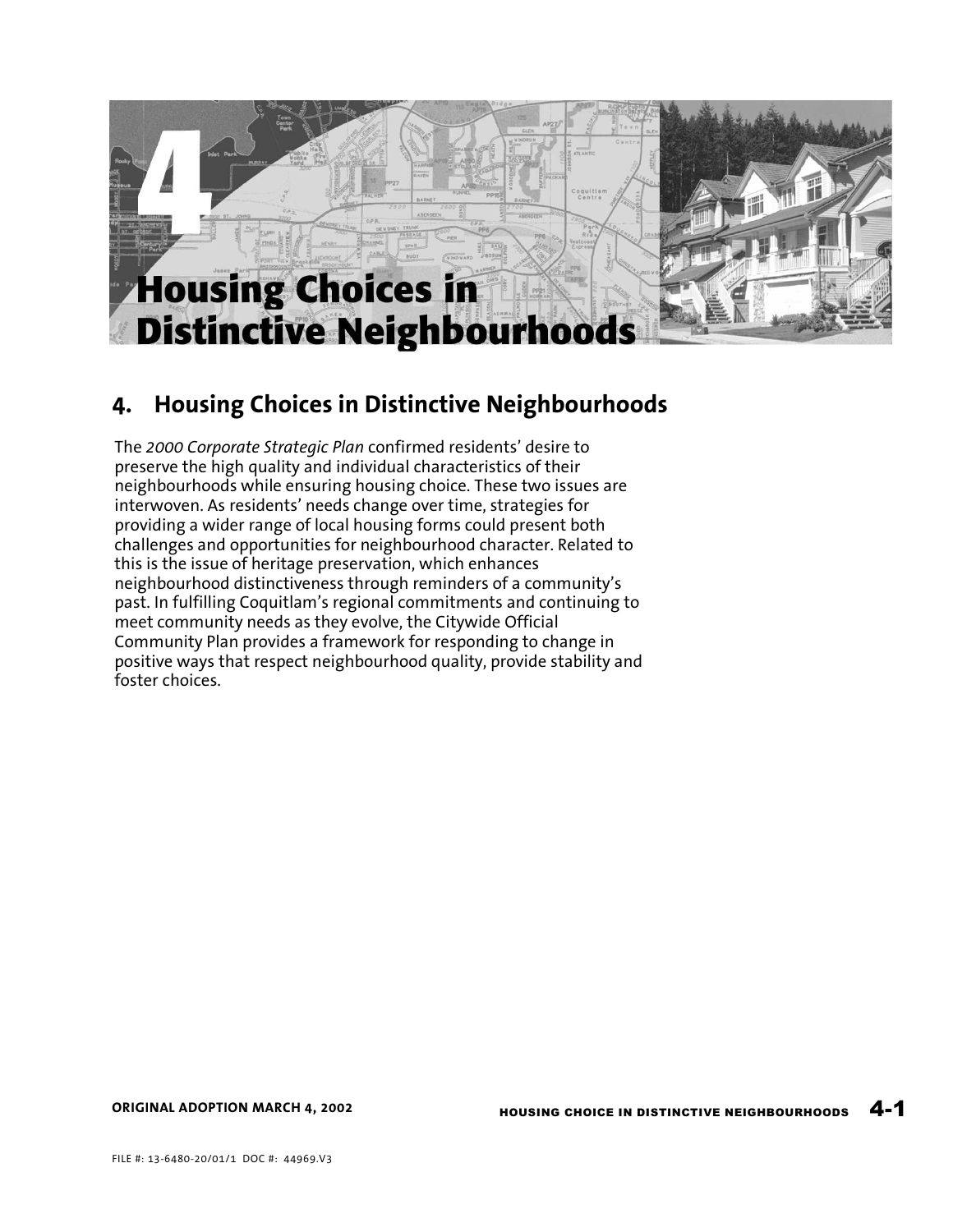# **4.1 Housing Choice and Affordability**

# **ISSUES**

# **CHANGING POPULATION NEEDS**

With a range of household types and age groups to accommodate, Coquitlam has made strides in providing appropriate housing forms – at large and within individual communities and neighbourhoods. To ensure choices for all, including newcomers and longtime residents, Coquitlam must continue to encourage a range of housing forms, both now and as population needs continue to change. Ways to achieve this include: understanding the nature and implications of potential changes; and developing strategies to build greater flexibility into the land use planning framework over time.

# **LAND SUPPLY CONSTRAINTS TO MEETING FUTURE NEEDS**

Future housing options may be constrained by a diminishing undeveloped land supply in areas outside the Northeast. One solution could include some intensification or infill of existing areas, which brings both challenges and opportunities. Unchecked, infill may be disruptive to neighbourhoods, but if undertaken carefully, infill can help enhance existing neighbourhood assets and allow more choice. To ensure positive longer term outcomes, a process could be developed for considering and accommodating residential intensification in other areas, where appropriate and desired by the community. Any such process should also seek to respect local character where feasible. This could also include developing new housing forms featuring ground orientation and connection with many features of the single-detached home.

# **RISING HOUSING COSTS**

Coquitlam is part of a broader region where housing costs have steadily risen over the last two decades. Despite recent fluctuations, prices are expected to continue rising over the longer term. Beyond addressing changing needs and land constraints, Coquitlam can also help create appropriate conditions for other businesses and agencies to provide both market and non-market housing options. As there are resource implications for doing so, and many other groups with a role to play in this area, Coquitlam's focus on harnessing partnerships will be vital.

# **OTHER SPECIAL HOUSING NEEDS**

As part of ensuring choice, an opportunity exists to address the special housing needs of seniors and people with disabilities, through appropriate design measures. Such efforts should be undertaken in a manner that avoids undue impacts on housing costs, and based on lessons learned from other successful approaches in other communities.

*Future changes to address could include:* 

- *Continued need to house families with children;*
- *More housing for seniors;*
- *More one-person households.*

*Eight percent of Coquitlam residents have a disability. As the population ages, this number will increase.*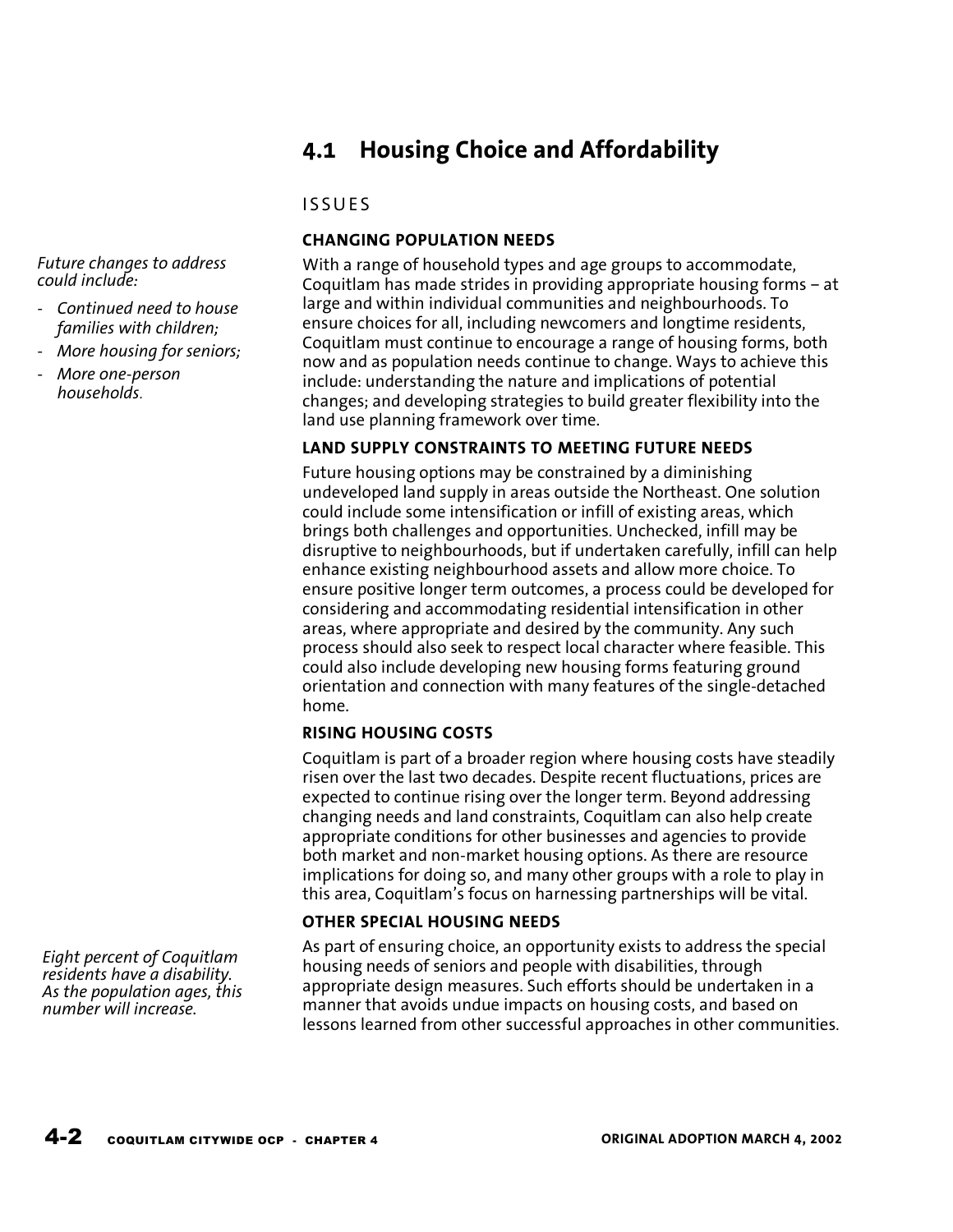## **RESPONSES**

## **OBJECTIVE 1**

To understand and continue to provide for the housing needs of Coquitlam's diverse population both now and in future.

#### **POLICIES**

- a) **Obtain and use the best available information on community housing needs to inform related policy decisions.** This may include periodic local housing needs studies, which consider population and age-related forecasts as well as age-specific housing preferences.
- b) **Create the right planning tools to provide for a greater range of attractive, reasonably priced housing choices.** Develop a broader range of zoning options to accommodate small-lot detached housing and other housing forms to suit different needs and lifestyles, such as single-person households, ground-oriented housing, and other innovative multiple-family housing.
- c) **Develop other strategies as appropriate for meeting the housing needs of our diverse population.**

## **OBJECTIVE 2**

To recognize and address land constraints to meeting the changing housing needs of Coquitlam's population while balancing the need for affordability and neighbourhood stability.

#### **POLICIES**

- a) **Develop a prudent and comprehensive process for residential intensification through sensitive development that integrates with community characters.** This might include:
	- Community consultation;
	- Both single-family and multiple family options for intensification;
	- An urban design approach that respects existing community character, and allows for unique neighbourhood identity; and
	- Appropriate financing mechanisms for servicing new development.

In the interim, it may be necessary to identify provisional means of addressing this issue, created by focussing on the characteristics and specific needs of areas likely to experience significant demand for infill.

b) **Continue to respond to land constraints by facilitating attractive forms of compact housing types.** Encourage multi-family housing that appeals to people seeking features traditionally associated with single-family housing. Such features may include: an area to garden, play or enjoy the outdoors; direct access to grade; workshop space; larger units; and locations in family-oriented neighbourhoods.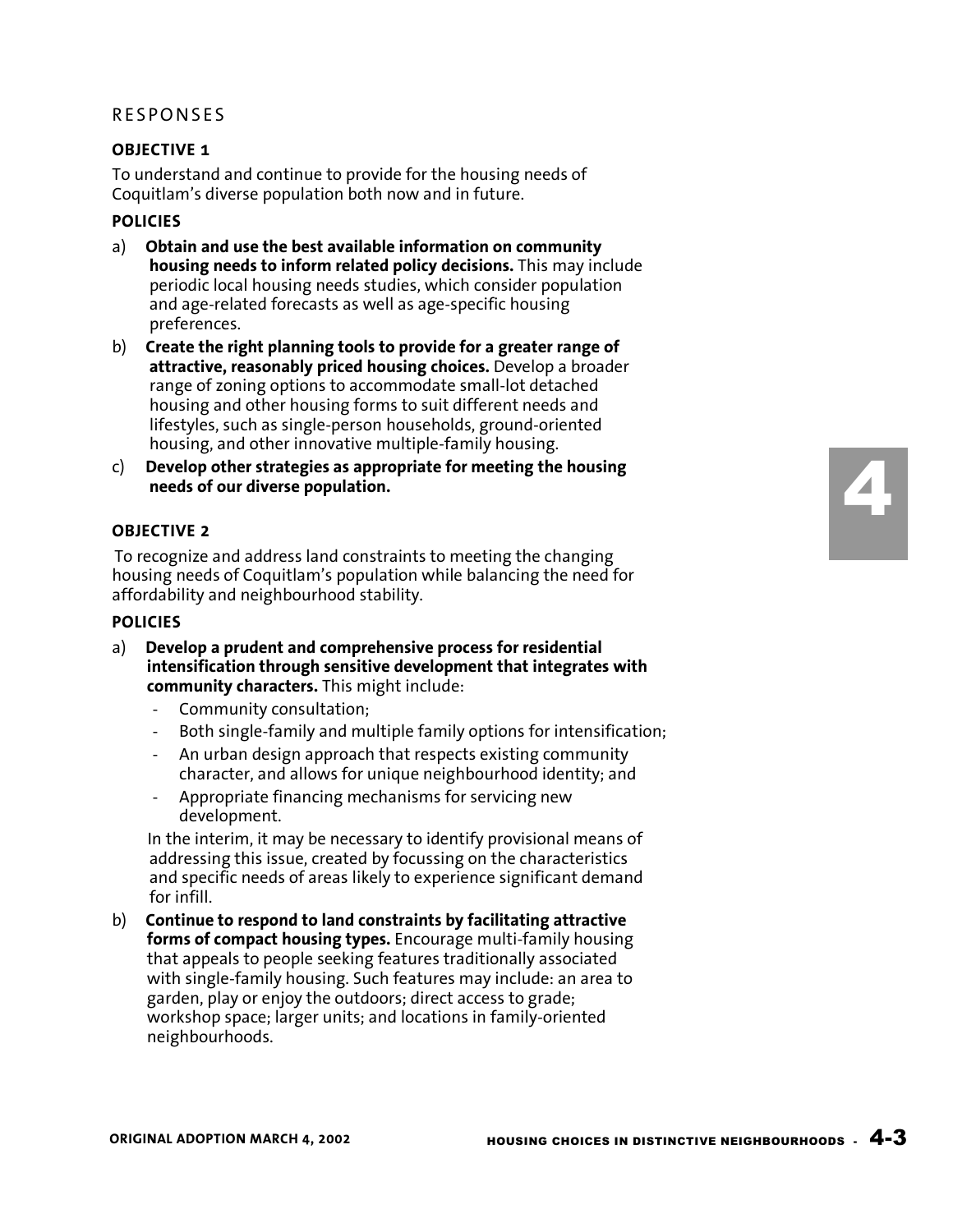## **OBJECTIVE 3**



To address housing cost issues by ensuring a diverse range of lower cost market and government-subsidized housing options and identifying opportunities for collaboration in achieving these.

## **POLICIES**

- a) **In connection with the City's affordable housing strategy, acknowledge the importance of rental housing options within Coquitlam.** Work with other agencies and stakeholders to develop appropriate strategies for providing these options.
- b) **Continue to regulate strata conversion of rental housing units**.
- c) **Continue to ensure that tenants displaced by redevelopment are protected through relocation assistance from the developer**.
- d) **Continue to administer and update the Secondary Suites program, as needed.**
- e) **Reaffirm Coquitlam's existing commitment to accepting special needs housing, in appropriate locations and as an appropriate share of Coquitlam's housing stock.**
- f) **Work with a range of groups to support creation of new assisted housing in appropriate locations.** This may include:
	- Investigating opportunities to secure a percentage of affordable or rental housing through development negotiations;
	- Identifying strategies for non-profit groups and other government agencies to manage and administer any scattered rental units that the City owns or may acquire through development negotiations; and
	- Pursuing other partnerships with non-profit groups, as appropriate.
- g) **Consider additional density on certain sites to support the development of affordable or special needs housing on a case-bycase basis and on the following general conditions:<sup>1</sup>**
	- Located within 'Core' or 'Shoulder' areas as identified in the Transit-Oriented Development Strategy;
	- In close proximity (walking and cycling distance) to transit service, commercial services and public amenities;
	- Meets an affordable or special needs housing need; and
	- Addresses design/massing, servicing, parking and transportation requirements.
- h) **Provide incentives to develop purpose-built rental units.<sup>2</sup>**This may include the following:
	- Exempting purpose-built rental units from maximum density allowances in cases where maximum density has been achieved through density bonus and other methods according to the Zoning Bylaw, subject to servicing, parking, traffic, urban design, building height/massing review and the amount and type of

**1 AMENDED JUNE 1, 2015 – BYLAW 4561 2 AMENDED NOVEMBER 27, 2017 – BYLAW 4818**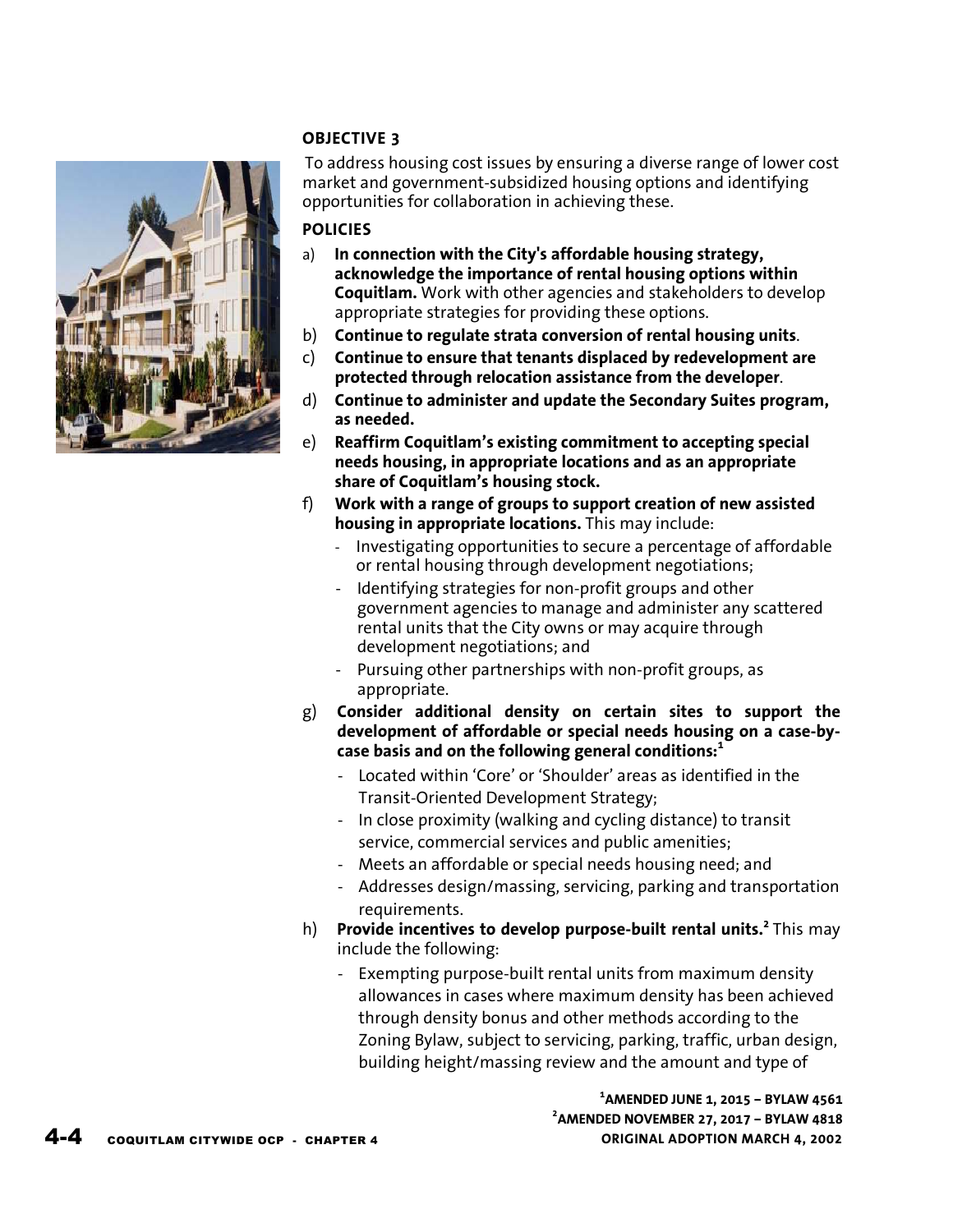purpose-built rental units proposed, to a maximum additional density of:

- o 1.0 Floor Area Ratio (FAR) for high-density projects that utilize the RM-4, RM-5, RM-6, C-4, C-5 and C-7 zones; and
- o 10% of the applicable FAR for medium-density projects that utilize the RM-2 and RM-3 zones.
- Allowing an additional 0.5 FAR, in addition to the extra 1.0 FAR noted above, through rezoning to a CD zone (based on the corresponding zone) in cases where more than 40% of the units provided in the additional 0.5 FAR are below-market and nonmarket rental units and more than 20% of the units in the additional 1.0 FAR are Priority Unit Types.
- i) **Establish specific forms of purpose-built rental housing as priority unit types.<sup>1</sup>** While all forms of purpose-built rental housing are valuable, a higher level of priority may be placed on the provision of the following types of rental units:
	- Below-market rental units;
	- Non-market rental units;
	- Accessible rental units; and
	- Three-plus bedroom rental units.
- j) **On a case-by-case basis, consider allowing reductions in the amount of Common Amenity Area required as an incentive to provide purpose-built rental units.<sup>1</sup>** The reductions in the required amount of Common Amenity Area will be considered as follows:
	- For purpose-built market rental, minor reductions of up to 20% of the required Common Amenity Area; and
	- For below-market rental and non-market rental, further reductions of over 20% of the required Common Amenity Area, based on the level of rental housing affordability and the proximity to local amenities such as community recreation facilities, parks, playgrounds, pools, meeting rooms, private fitness facilities, and other amenities that could be available to residents.
- k) **Consider reducing or waiving the Affordable Housing Reserve Fund (AHRF) contribution required to achieve density bonuses in Apartment Residential and Commercial zones, based on the following considerations:<sup>1</sup>**
	- The number of below-market or non-market rental units provided in the development;
	- The level of affordability of the below-market or non-market rental units; and
	- The formation of a partnership with a third party housing partner that enters into an agreement with the City and the

4

**ORIGINAL ADOPTION MARCH 4, 2002 1 AMENDED NOVEMBER 27, 2017 – BYLAW 4818**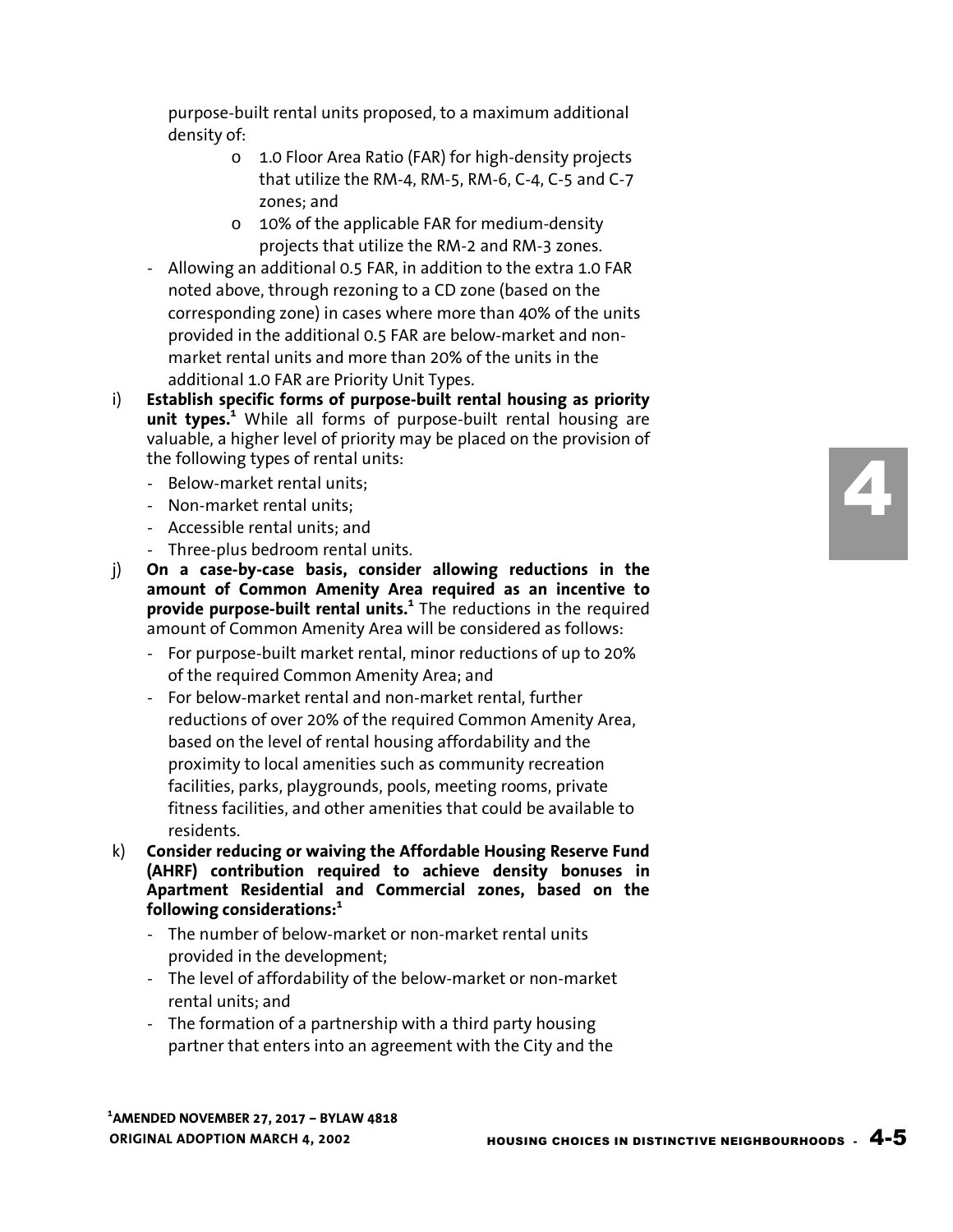developer of the housing units, to provide resources dedicated to manage the rental housing units.

The value and leverage of units created must be equal to or greater than the reduction in the AHRF contribution.

- l) **Consider reducing or waiving the financial contribution towards amenities required to achieve density bonuses in Apartment Residential and Commercial zones, based on the following considerations:<sup>1</sup>**
	- All of the financial contribution towards the AHRF has already been waived due to the provision of below-market or nonmarket rental units; and
	- Additional below-market or non-market rental units are provided of a value at least 20% greater than the amount waived (i.e., the City will waive \$1.00 of amenity contribution for every \$1.20 of demonstrated value provided in additional belowmarket, accessible, or non-market rental units).

The City will seek strongly leveraged value before it will consider reducing the important contributions towards amenities.

## **Objective 4**

To encourage the cost-effective provision of housing which either meet, or can readily be adapted to meet, the needs of people with disabilities.

## **POLICIES**

- a) **Monitor the efforts of other cities in providing for barrier-free and adaptable housing, to determine the best approach for Coquitlam.**
- b) **Consider guidelines for adaptable housing to inform developers of measures that can be incorporated into their housing projects to facilitate the future conversion of units to become barrier-free.**
- c) **Encourage other levels of government to continue to and enhance their activities in providing special needs housing**.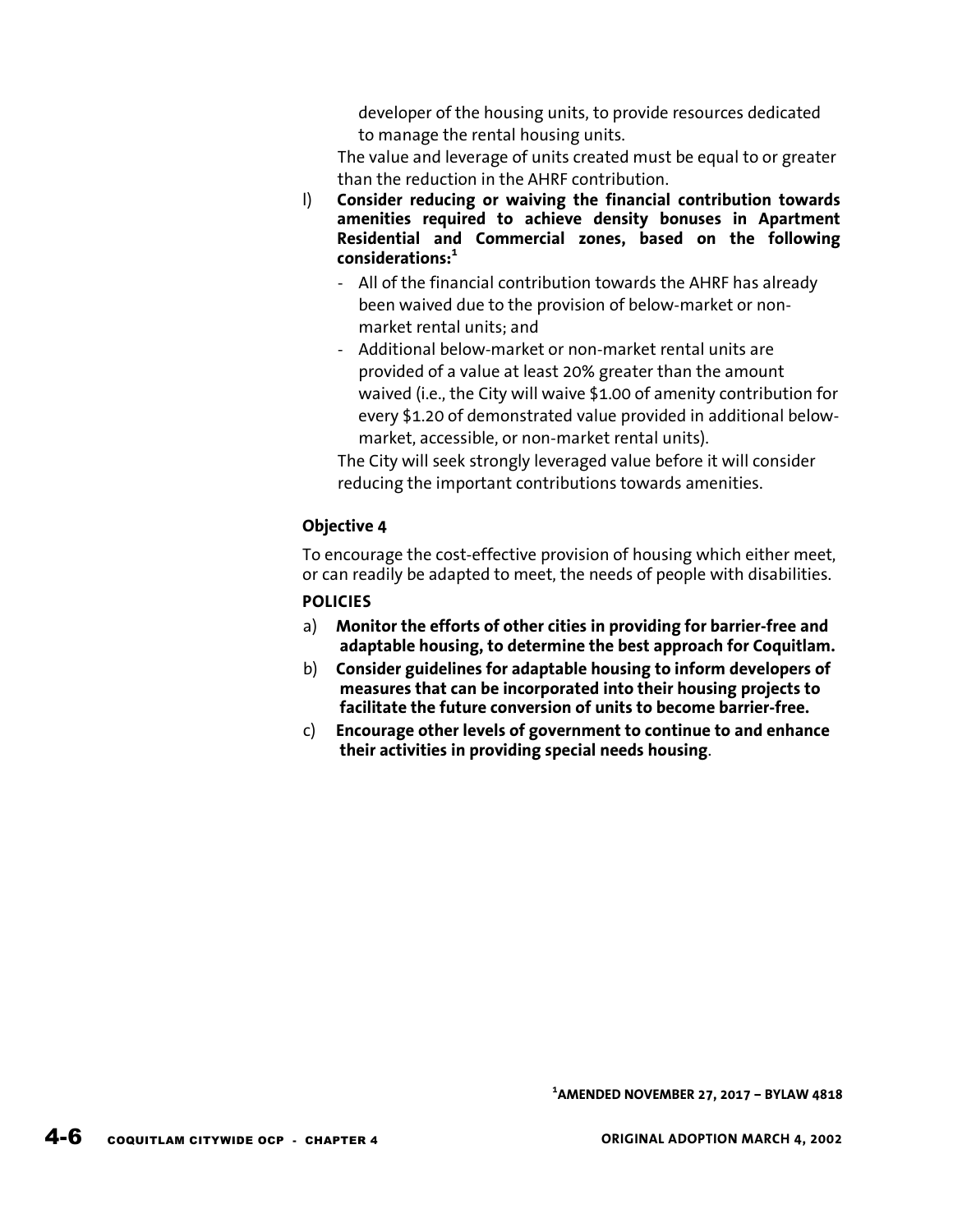# **4.2 Neighbourhoods**

### **ISSUES**

#### **MAINTAINING AND ENHANCING NEIGHBOURHOOD CHARACTER**

Coquitlam residents have expressed the desire to maintain and enhance the appearance and overall experience of their neighbourhoods. Physical features which may help achieve this by ensuring both internal consistency and a unique identity include: the presence of mature vegetation; preservation and creation of public views; common housing forms, ages or design elements (such as gables and porches); and historic buildings. Consistency does not mean that all homes should look alike; rather, it means that one or more elements or patterns that contribute to a particular neighbourhood's identity are repeated. There is also the concern that neighbourhoods currently sharing key elements are in peril of losing them through redevelopment. As neighbourhoods face the challenges brought on by change, Coquitlam should investigate opportunities for new developments to build on existing neighbourhood patterns to foster the sense of consistency over time.

#### **ATTRACTIVE AND SAFE PEDESTRIAN ENVIRONMENTS**

Another important aspect of neighbourhood character is the provision of safe environments for walking and cycling. Sidewalks are an important aspect of pedestrian-friendly streets, as are building and landscape design. In addition to providing sidewalks (see transportation and utilities chapters), Coquitlam has an opportunity to enhance pedestrian environments in neighbourhoods by revisiting its standards for setbacks, street visibility, access, and front yard fencing.

#### **NEIGHBOURHOOD GATHERING OPPORTUNITIES**

Opportunities exist to provide for the functional integration of public gathering places with residential neighbourhoods, including the mitigation of any potential negative impacts.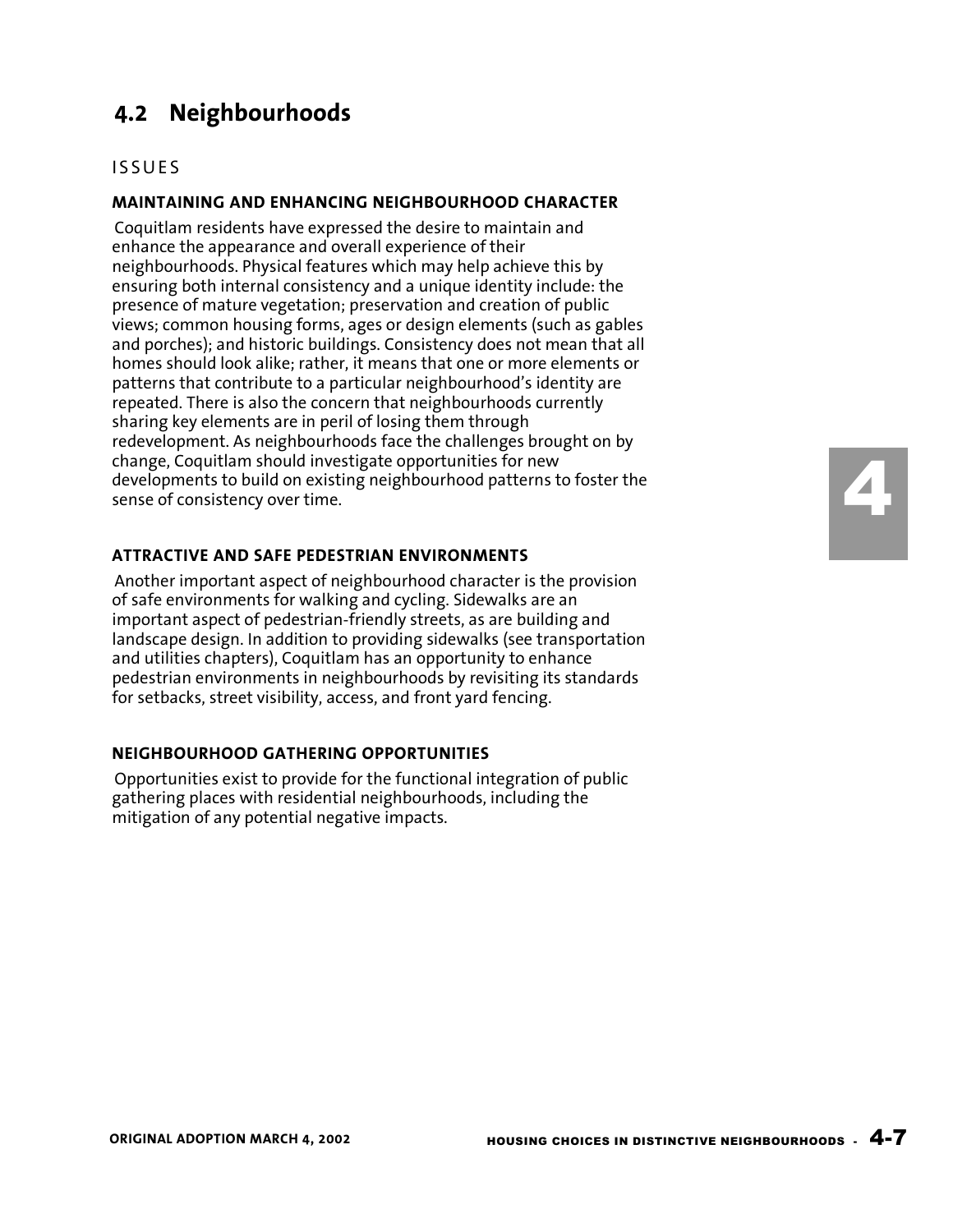#### *Ideas for reinforcing landscaping could include:*

- *Encouraging new multiple family developments and lower density subdivisions to enhance landscaping in key locations;*
- *Appropriate construction protection measures for landscaping;*
- *Recognizing landscaping enhancement opportunities where parks interface with adjacent residential; and*
- *Fulfilling the 2000 Strategic Plan commitment for a comprehensive landscape/ urban forest policy, including the potential neighbourhood landscaping themes as part of this exercise.*

#### *Consistent building design treatments might reinforce:*

- *Heritage features;*
- *Similar building heights;*
- *Rooflines and cornices;*
- *Window sizes and treatments;*
- *Street orientation; and*
- *Less prominent placement of garages.*

# **RESPONSES**

# **OBJECTIVE 1**

To respect and enhance the character of Coquitlam's neighbourhoods by celebrating their unique features.

## **POLICIES**

- a) **Reinforce landscaping as a character element.** Retain and augment mature landscaping and trees where possible, focusing on multi-family developments and new subdivisions.
- b) **Recognize the importance of built form in respecting neighbourhood character.** Investigate consistent building design treatments for individual neighbourhoods likely to experience some form of redevelopment or infill. Preferably this would occur through neighbourhood planning exercises; however, interim strategies may be needed in some cases.

# **OBJECTIVE 2**

To ensure that new developments enhance neighbourhood streetscapes and pedestrian experiences.

# **POLICIES**

- a) **Improve integration of all transportation modes**. This may be achieved through such measures as:
	- Minimizing the amount of street frontage occupied by garages; or
	- Locating garages to the rear of properties to enhance direct visual surveillance from living areas.
- b) **Help enhance the perception of neighbourhood street safety**. This may be achieved by encouraging new developments to:
	- Provide for street overlook through windows, balconies or porches;
	- Pronounce entrances, at appropriate scales;
	- Provide for pedestrian-scaled lighting features, as appropriate; and
	- Maximize direct grade access to the street for individual units.
- c) **Encourage new development to respect views from the public realm**. Such views may include near, mid and far views, and may be achieved by avoiding overshadowing, minimizing building footprint size, and having breaks between structures to prevent a "fortress" appearance.
- d) **Where significant redevelopment is to occur, enhance the sense of a unified streetscape.** Recognize that neighbourhood plans provide an opportunity to achieve this in a comprehensive manner. Where redevelopment occurs in advance of this planning, provide for appropriate levels of consistency with adjacent properties through development variance permits, covenants, or other appropriate measures.
- e) **Provide for neighbourly front yards in infill and multiple family situations**. Ideally this will occur in neighbourhood planning processes, although interim strategies could be required.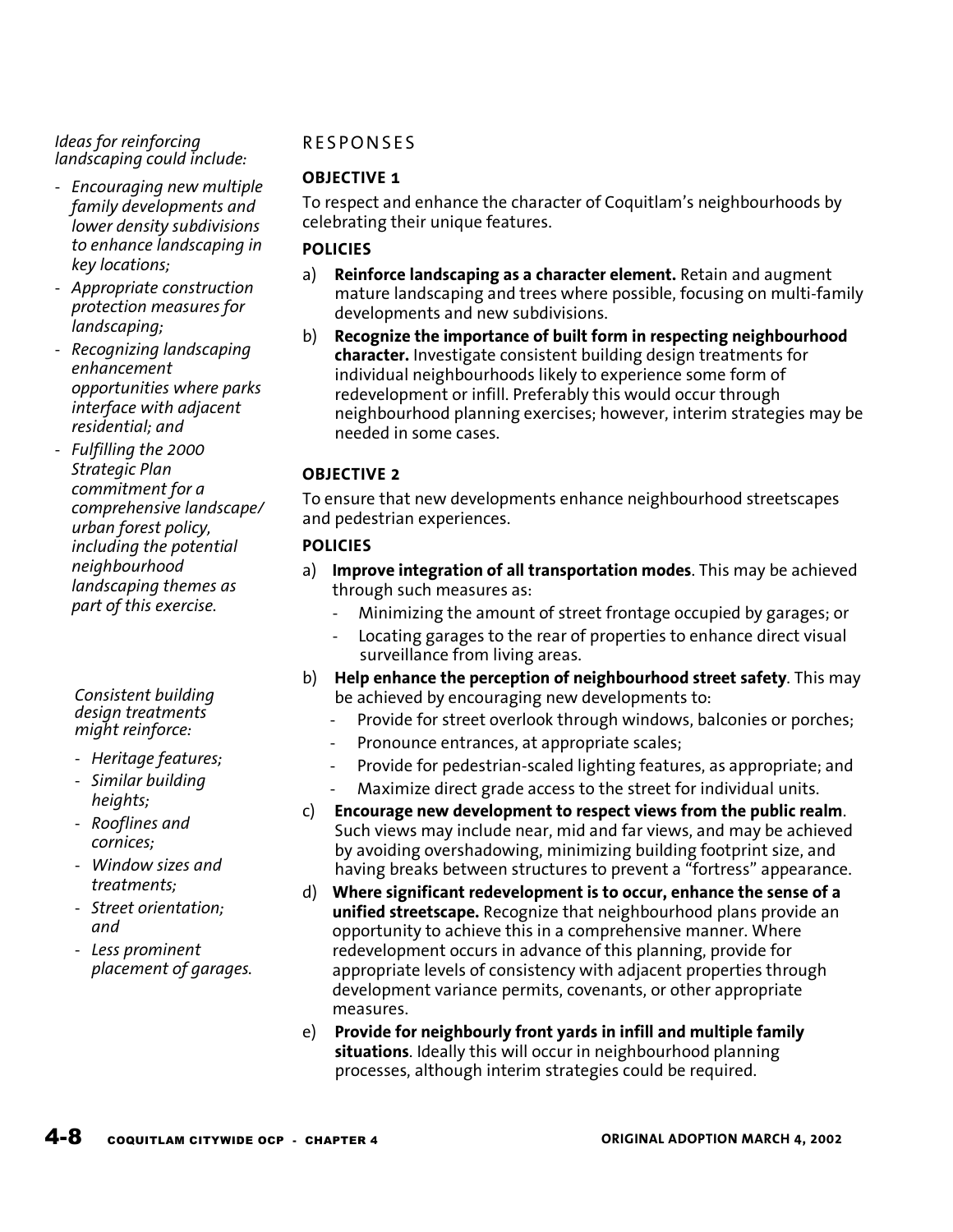## **OBJECTIVE 3**

To functionally integrate local gathering places such as parks, community centres, and main street commercial areas with nearby residential, while minimizing any negative impacts.

### **POLICIES**

- a) **Promote compatibility between retail and service commercial and residential neighbourhoods**. This may be achieved through appropriate siting, buffering, access configurations, and other design measures. Refine development permit guidelines pertaining to retail and service commercial developments to further enhance this compatibility.
- b) **Strengthen the sense of shared identity between residential areas and nearby commercial where appropriate**. Identify and implement appropriate design elements to be achieved either as redevelopment occurs or through any initiatives such as business improvement area projects.
- c) **Create opportunities for public gathering spaces such as "village squares" in and around larger commercial areas.** Encourage the use of the local community centre and school as gathering places for special events, while taking steps to reduce traffic and safety impacts for nearby homes.

*Options for promoting neighbourly front yards could include:* 

- *Landscaping and consistent building design;*
- *Avoiding a barricade-effect in front yards, through landscaping or provision for low and transparent fencing treatments; and*
- *Revisiting fencing provisions within the Zoning Bylaw, as appropriate.*





*An example of residential and commercial integration in a "main street" setting. Note the secure, yet neighbourly treatment of the staircase leading to units above grade.*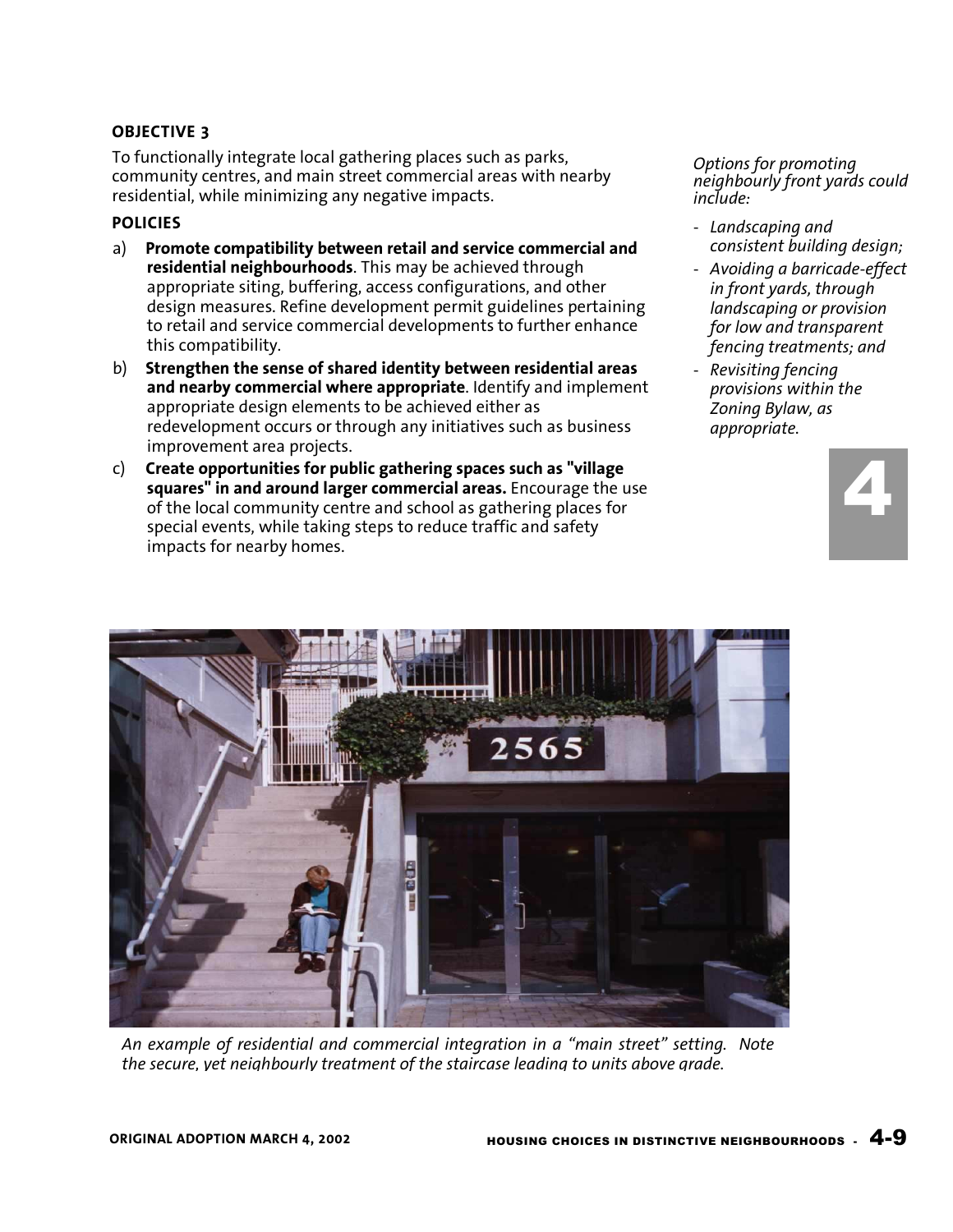# **OBJECTIVE 4<sup>1</sup>**

Minimize retaining wall heights and build liveable and attractive neighbourhoods in steep slope conditions for one-family residential development.

# **POLICIES**

# a) **In one-family residential developments:**

- i. Site and building designs are to respond to the natural topography;
- ii. Cut and fill excavations are to be minimized to help preserve the natural topography;
- iii. In highly visible locations, landscaping is to be used to blend retaining walls into the terrain; and
- iv. Stepped (terraced) retaining walls are to follow the natural terrain.
- b) **Employ slope adaptive architectural elements that are considered appropriate for the neighbourhood context.**
	- This might include (but not limited to):
		- i. A reduction in finished grades;
	- ii. Minimizing massing of retaining walls;
	- iii. Increasing useable area of rear yards; and
	- iv. The consideration of variances for the following:
		- 1. A secondary suite two floors below grade;
		- 2. A porch on the top level up to 4.5 metres to the structure of the porch roof; or
		- 3. Building height and roof pitch.